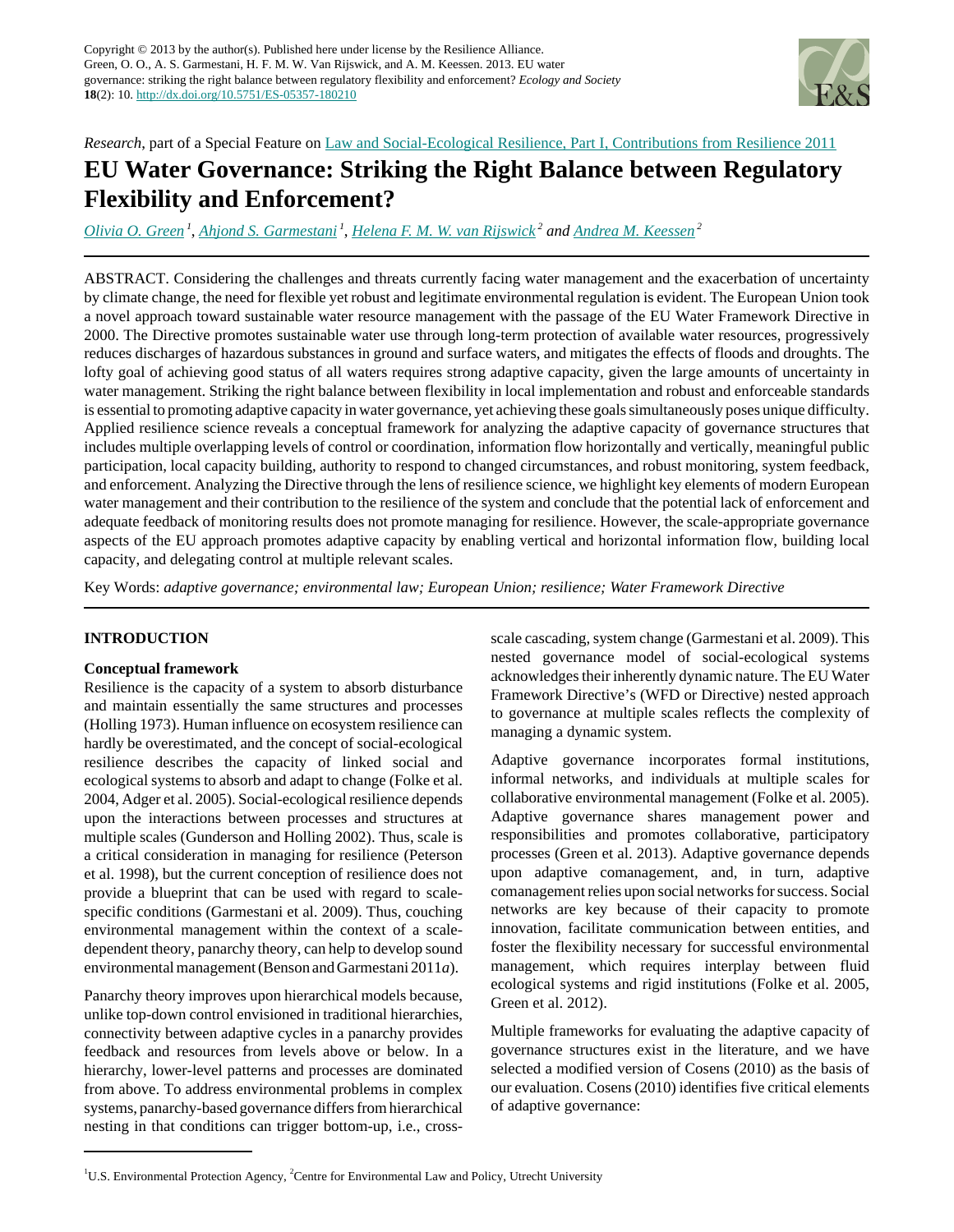1. multiple overlapping levels of control with one level of control or strong coordination at the relevant social-ecological scale;

2. horizontal and vertical flow of information and coordination of decision-making;

- 3. meaningful public participation;
- 4. local capacity building; and
- 5. authority to respond to changes across a range of scenarios.

In addition, we add two critical elements:

- 6. monitoring and system feedback; and
- 7. enforcement.

We build upon Cosens (2010) because a key factor in adaptive governance is monitoring, which enables continuous learning and feedback. Assessing the physical characteristics, human impacts, and changes therein is a sound adaptive approach when done at the appropriate scale. Adaptive governance requires system feedback in real time and, as Cosens (2010) illustrates, authority and legitimacy to act on the basis of monitoring data.

## **Background on the EU Water Framework Directive**

The European Union is neither a traditional international organization nor a federal state but a supranational organization made up of 27 member states with unique implications for its organization and integrated legal order (Jans et al. 2007). Environmental regulation is a field of shared competency between member states and the European Union, which means that the member states share sovereignty with the European Union over water law and policy. The European Union has the power to adopt binding legislation for all member states and the power to enter into international agreements, while the member states retain ultimate sovereignty because the European Union cannot act outside of the authority granted it by the member states.

Under the EU Treaty, the European Union regulates only what is absolutely necessary with respect to international issues, such as the creation of markets between member states and transboundary environmental protection. The choice to develop scaled-up environmental regulations via EU legislation rather than leaving water management to the discretion of member states is based on the subsidiarity and proportionality principles (Jans et al. 2007). These principles imply that the European Union may only take action if and insofar as the objectives of the proposed action cannot be sufficiently achieved at the nation scale, and therefore the issue is better dealt with at supranational scale. This legal order of acquis communautaire, the EU body of law, attempts to achieve regulatory harmony across member states through required adoption of EU rules and has been framed as a more passive form of reterritorialization than outright border redelineation (Johnson 2012).

As in other environmental policies, the preferred legal instrument in water policy is the directive. Directives must be implemented in the national legal orders of member states in a way that guarantees the objectives of the legislation are fully attained, while the choice of the means to realize them is to a large extent left to member states (Jans and Vedder 2008). With respect to panarchy, the directive rescales governance along hydrologic boundaries, i.e., watersheds. Rescaling results in a hybrid form of jurisdictional authority: supranational objectives, i.e., directives, carried out through state policies, i.e., state legislation. Consolidated decision making at the supranational level tends to de-emphasize national borders, as some have termed "postsovereign environmental governance," while instead focusing on natural boundaries (Karkkainen 2004). However, upon enactment member states are responsible for transposition of the directive in their own legal order and for its application and enforcement, thus empowering states to dictate the specifics of how to achieve the goals of the directive.

The European Commission supervises state efforts because the member states are accountable to the commission for compliance with EU regulatory obligations (Jans et al. 2007). The commission takes preventative action by, for example, establishing performance score boards and guidance documents and takes enforcement action by bringing member states before the European Court of Justice to face financial sanctions for noncompliance. Because of the inherent flexibility granted in directive implementation from state to state, oversight poses challenges, and enforcement lags (Rechtschaffen 2007). Weak or unambitious implementation may escape enforcement action because of the subjectivity inherent in the determination as opposed to enforcement actions for nontransposition of EU law into national law, which is objectively determined, i.e., law is either transposed or not. The burden of proof lies with the Commission, but the Commission has limited capacity for monitoring the application and implementation of EU law, relying mostly on complaints and national implementation reports (Gil Ibanez 1999). Consequently, there are considerable differences between member states in the extent to which they comply with EU environmental obligations (e.g., EC 2008).

The earliest EU water legislation only contained standards for water bodies used as drinking water sources. Only five years later, in 1980, EU water legislation expanded to include binding quality standards for the protection of drinking water, fisheries, shellfish beds, bathing waters, and groundwater. In addition, directives were created to reduce water pollution from municipal, industrial, and agricultural sources by setting emission, i.e., effluent, standards for discharges (Jans and Vedder 2008). This sector-specific approach was abandoned in 2000 in favor of an integrated, river basin-specific approach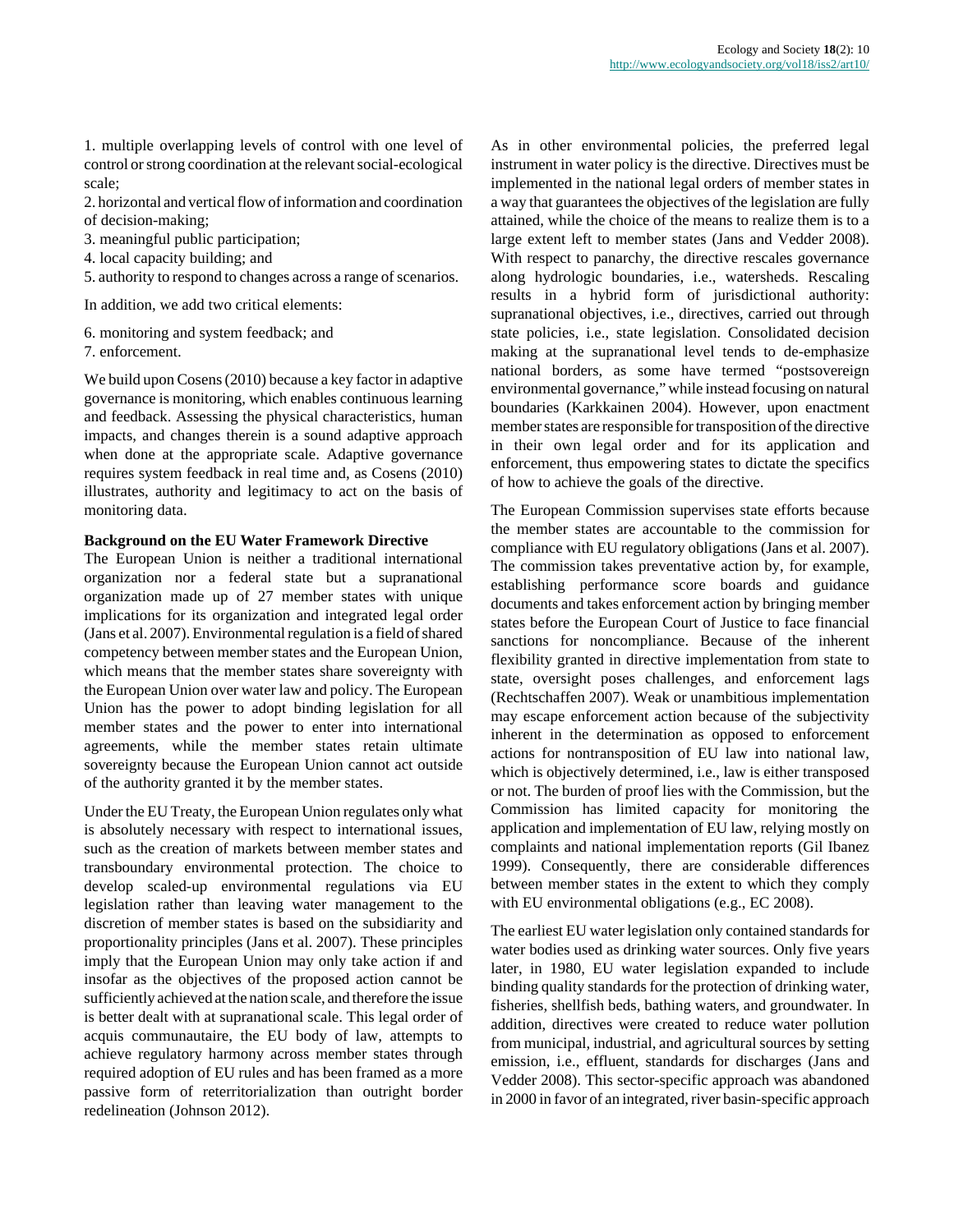that would be better able to deal with regional variation and uncertainty and changing environmental, economic, and societal need.

The WFD marked a new beginning by prescribing river basin management, expanding the scope of water protection to all water bodies, promoting sustainable use of water, tentatively linking water management with other policies (Van Rijswick 2003, Keessen et al. 2010*a*), allowing for regional and multilevel goal setting, improving public participation, introducing ecological standards, and facilitating adaptation to climate change (Termeer et al. 2011). Article 4 of the Directive sets the environmental objectives with separate goals and standards for surface waters and groundwater. Surface waters must achieve good chemical and ecological status by 2015; groundwater should at that time be in a good chemical and quantitative status. Chemical goals are set at the EU level for the most hazardous substances and at the national level for less hazardous substances. Ecological goals are established at the sub-basin level.

The Directive is characterized by its cyclical planning process, based on a programmatic approach to protect and improve the status of river basins. The results of the assessment of the physical status and human impacts on a water system are part of the river basin management plans that have to be reviewed and updated every six years. Further, a program of measures must be established to tackle the causes of not achieving good status of waters. This program of measures is based on a combined approach for point and diffuse sources and combines environmental quality standards with effluent control measures. It integrates the mandatory measures from other EU water legislation, such as discharge controls based on best available technologies, effluent limit values, and in the case of diffuse impacts, best environmental management practices. Member states may expand their program of measures by adding voluntary measures like education, market-based instruments, covenants, and various other practical measures, e.g., desalination.

## **DISCUSSION**

## **Multiple overlapping levels of control with one level of control or strong coordination at the scale of the socialecological system**

The decentralized nature of directive implementation allows member states flexibility in developing scale-specific water management policy, and scale-specific solutions are crucial to adaptive governance (Green et al. 2013). The Directive provides flexibility for developing water policy at the appropriate level, because geophysical circumstances differ per region (Keessen et al. 2010*b*). The most innovative aspect of the WFD is its river basin approach whereby water management is oriented based on hydrologic, not political, boundaries (Moss 2012). This central organizing principle guides the development of all goals and standards. The WFD mandates that the appropriate social-ecological system is the river basin in Articles 3 and 13. Likewise, strong coordination at the river basin scale is obligatory. The structure of overlapping levels of control vary by member state, as each state implements the WFD through different institutions, but all river basins are governed, at the highest level, by the European Union. Below that, a member state may create a new state-wide water management agency, or revise an existing one, to coordinate or oversee the work of river basin districts, as is the case in England and Wales (White and Howe 2003). Within established river basin districts, management at the sub-basin scale may be more appropriate and such schemes are within the scope of the WFD.

## **Horizontal and vertical information transfer and coordination of decision making**

The institutional design of EU water management and governance takes an integrated river basin management approach. By removing jurisdictional barriers, integrated river basin management emphasizes coordination across borders, and if fully implemented, strong horizontal and vertical information flow. Member states must identify river basins and assign them to individual river basin districts (Article 3). Each member state must ensure appropriate administrative arrangements, which include the identification of appropriate competent authorities, both on the national and the international level because many river basins are transboundary. EU water management therefore depends on cooperation and shared responsibilities for the attainment of its goals by way of shared goal setting, planning, and risk assessment.

As in other EU policies, member states have discretion in assigning the competent authorities because they implement EU law through their own national legal order, i.e., procedural autonomy, and in making use of their own civil servants, i.e., institutional autonomy. The Directive term "appropriate" nominally limits that discretion to mean that the identification of competent authorities and administrative arrangements should result in effective river basin management throughout the whole river basin. In its first report on the implementation of the Directive, the European Commission concluded that most administrative arrangements appear ostensibly capable of ensuring proper implementation of the Directive. However, commission findings concerning the coordination arrangements between different authorities within the member states were inconclusive (EC 2007). Coordination at the international scale seems lacking as well; the Commission reported that despite international coordination mechanisms in place in many international river basin districts, only a few member states reported using them to coordinate their monitoring programs, indicating weak horizontal information flow (EC 2009*a*).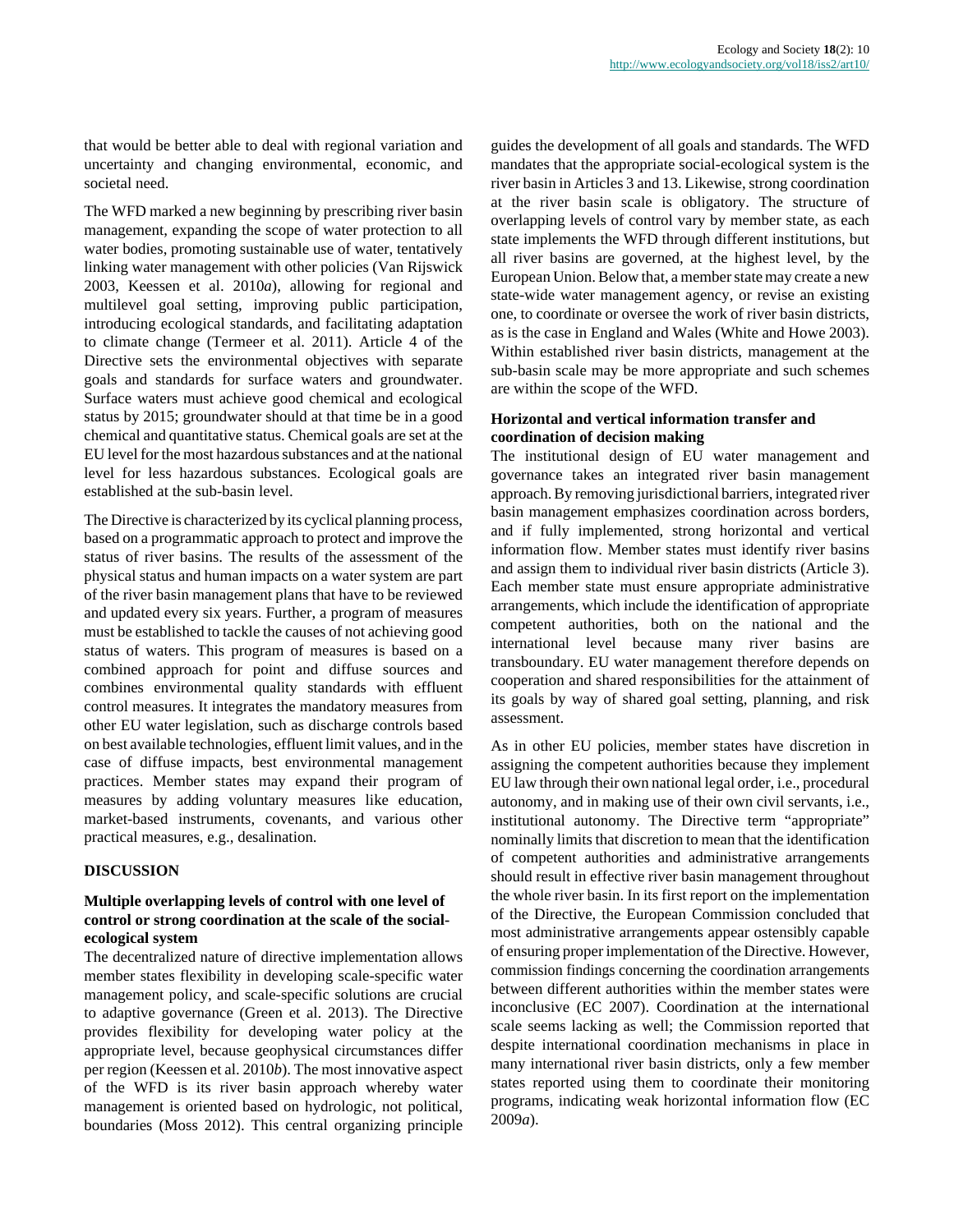#### **Meaningful public participation**

Another institutional element of EU water management is strong focus on public participation (EC 2002), which is supposed to improve decision making and legitimacy (Arnstein 1969, Alexander 2002, Walker et al. 2002). Article 14 obliges member states to inform and consult the public when defining goals, making plans, and adopting measures (Van Rijswick 2011). This requires transparency and a clear explanation of the proposed measures (EC 2007). Similar disclosure and participation requirements apply to the results of risk assessment and the proposed measures for dealing with flooding risk as follows from the directive on the management of flood risks.

The European Commission is not the sole enforcer of compliance; private citizens can also bring cases before the national courts of member states. National legal systems must guarantee that citizens enjoy the full protection offered by EU law. In particular, when a directive offers rights to citizens, these rights have to be implemented in binding legislation, and citizens must be assured of their right to bring cases before national courts (Jans et al. 2007). This approach grants EU law at least the same footing as national law (the principle of equivalence) and in some circumstance even higher (the principle of effectiveness), and it makes EU law more powerful and effective than international law (Hey and Van Rijswick 2011). However, some fear that the shift to a programmatic, more flexible approach in European water policy will negatively impact the effectiveness of private enforcement (Krämer 2008). Further, the Janecek decision, a case regarding a harmed private citizen's right to have an air quality action plan drawn up, illustrates the risk that citizens who are directly concerned by threatened noncompliance with environmental quality objectives cannot enforce the timely achievement of these objectives. Instead, private action can only ensure that states draw up plans with measures capable of achieving the objectives, taking into account the factual circumstances and the various opposing interests (C-237/07 Dieter Janecek [2008] ECR I-6221). The combination of competent authorities and administrative arrangements per river basin district and strong demand for disclosure and public participation are positive institutional elements of the Directive. They enable dealing with the specific and changing circumstances within river basins and with changing societal needs, thus increasing the adaptive capacity of the system.

#### **Authority to respond to changes across a range of scenarios**

Ecological objectives implement the Directive's ecological goal that all surface waters attain at least a good ecological status by 2015. The benchmark against which this is to be tested is the best status achievable, the high status, defined as the biological, chemical, and morphological conditions associated with no or very low human pressure (Howarth 2006). Reference conditions must be set at the sub-basin level on the basis of expert ecological advice, as ecological objectives depend on local circumstances. Assessment of the quality of a particular water body is based on the extent of deviation from the reference status. Good status is achieved if only a slight deviation from high status, undisturbed or pristine conditions, is present. However, ecologists have criticized the benchmark against which the attainment of good ecological status is tested for being unrealistic (e.g., Paganelli et al. 2011).

Although admirable in themselves, ecological objectives should also be attainable to make a difference from a socialecological resilience perspective (Moss 2008). Expert opinion on what constitutes the high ecological status of a particular water body are futile if the implementation measures to achieve this ideal status ignore local human impacts (Bijker et al. 2009, Dieperink et al. 2012). A particular water body may be used for purposes such as transport or cooling that result in modifications that cannot be easily reversed. From a societal point of view it may not be feasible or financially possible to abandon these uses (EC 2003). Perhaps the only achievable improvement is a limitation of their impact in the longer term. Likewise, authority to respond to changed circumstances may not be legitimate if the objectives toward which the state is acting are unattainable or ill-defined. Not surprisingly, many member states had severe problems implementing and administering ecological standards (Keessen et al. 2010*b*).

Further, in water management one has to deal with many uncertainties, and solutions to deal with them must be found at the European, national, regional, and local level (Dessai and Hulme 2007, Cosens 2010, Raadgever et. al 2010). Although the Directive does not explicitly mention adaptation to climate change, its flexibility allows the use of WFD tools to facilitate adaptation to any environmental disturbance, including climate change (EC 2009*b*). Later water directives and strategies explicitly include taking measures to adapt to climate change.

#### **Local capacity building**

Because member states implement the WFD as appropriate, the WFD does not mandate explicit actions to building local capacity. However, the European Commission has taken steps to build capacity at the country and river basin scale through exercises such as intercalibration and stakeholder workshops or "fitness checks." To enable states in implementing and administering ecological standards, the Directive prescribed an intercalibration exercise to harmonize the understanding of good ecological status and facilitate the establishment of ecological objectives and their achievement. Member states were placed into 14 intercalibration groups that share ecologically similar rivers, lakes, and coastal/transitional waters, e.g., northern lakes, Mediterranean rivers, and can thus compare monitoring results. This resulted in harmonized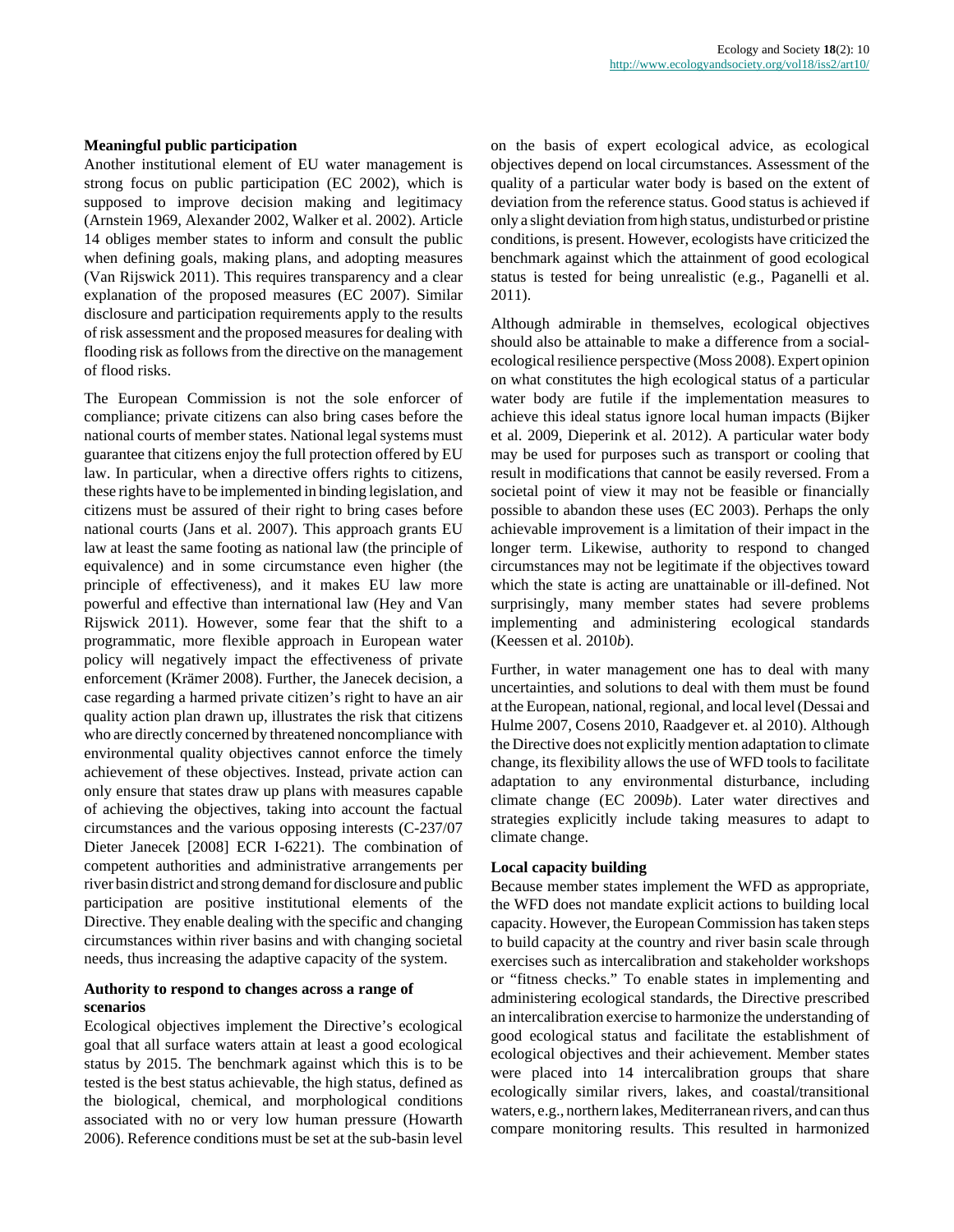variables and values attached to these variables. The intercalibration exercise classified water bodies in groups with an ecological high, good, moderate, and low status to enable comparison with analogous bodies (EC 2007).

Local social and economic aspects are not taken into account in the process of setting ecological objectives, but member states can subsequently justify not meeting the ecological objectives under one of the WFD exemptions, such as force majeure or new sustainable development, resulting in either deadline extension or relaxed objectives. The flexibility of the WFD ensures that the ambitious ecological aims can be made compatible with human impacts by allowing member states to justify failing to obtain good ecological status (EC 2009*c*). These exemptions must be included in the river basin management plan and are subject to disclosure and public participation obligations. This ensures that locals and interest groups have input and can provide decision makers with local knowledge. Moreover, the European Commission may only accept an exemption in situations that fit the conditions of the four explicit exemptions of the WFD: postponement of the deadline for meeting the objectives, lowering the objectives, force majeure, and new sustainable developments. A proportionality test and an assessment of costs and benefits are among the conditions for the invocation of an exemption (Brouwer et al. 2005). Exemptions are a mechanism of last resort whereby all affordable and practically feasible measures must be taken before invocation is justified.

## **Monitoring and system feedback**

Proper reaction to disturbance is especially challenging if the causes and ecological or societal effects are uncertain. Therefore, Article 5 of the Directive requires member states to assess the physical characteristics, impacts of human activities on surface waters and groundwater, and of the economics of water use for each river basin district or for the portion of an international river basin district falling within its territory (Brouwer et al. 2005). As such, analysis of the physical condition of river basins and the impact of human activities is combined with an obligation to establish programs for the monitoring of water status to establish a coherent and comprehensive overview of the qualitative and quantitative water status within each river basin district.

As detailed in Annex VI, the monitoring program must not only cover chemical and ecological quality elements but also the volume and level or rate of flow to the extent relevant for the ecological and chemical status of surface water. For groundwater, such programs must monitor the chemical and quantitative status, i.e., recharge and abstraction rates, to protect this valuable resource from overexploitation. For protected areas, the monitoring programs are supplemented by specifications following the legislation on the basis of which they acquired their protective status. This means that for a protected natural area, e.g., a forest or a swamp, specific water objectives follow from the nature conservation objectives established by the nature management plan for the area.

The monitoring data are used to update the river basin management plans in a six-year planning cycle. In addition, Article 11 (5) provides that monitoring and additional data must be used to evaluate whether the objectives for the current planning period will be achieved. If data reveal that the objectives for the current planning period will not be timely met, the causes of the possible failure must be investigated and intermediate revision of measures may be required. The relevant permits must be examined and reviewed as appropriate, the monitoring programs must be reviewed and adjusted as appropriate, and additional measures may be necessary to achieve the objectives. Additional measures may include the establishment of stricter environmental quality standards. To enable commission supervision, the monitoring data must be reported to the Commission three years after the publication of each river basin management plan or update (Article 11 and 15 (3)). Interim reports describe progress in the implementation of the planned program of measures. The Commission uses the national reports to analyze the status of WFD implementation for the whole European Union.

If monitoring results midway through the planning period show that goals and standards will not be timely achieved, plans and programs must be revised. However, it is unknown to what extent this actually happens. The first generation of plans and programs date from 2009 and expire in 2015. In the meantime, new plans and programs have to be drafted to cover the next planning period that lasts from 2015 until 2021. This six-year planning cycle nominally facilitates learning and enables adaptive water management. Unfortunately, it also enables the member states to postpone the realization of the goals and objectives at least until the third planning cycle has ended in 2027 because the WFD allows states to invoke the exemption of extension of time limits until then (Keessen et al. 2008, Howarth 2009). It is not fully clear to what extent plans and programs of measures may or must be changed during the planning period. It appears, as mentioned above, from the text of the Directive that changes must be made if monitoring reveals that the goals as set out in the plan will not be met without additional measures. However, member states may in these circumstances also be entitled to invoke an exemption.

Although every social-ecological system differs in the time scale required for effective learning, it is unlikely that updates on a six-year cycle are appropriate for many, if any, river basins (Green and Garmestani 2012). The Directive provides for a general obligation to act in that member states must prevent further deterioration and enhance protection and improvement of the aquatic environment through the establishment of river basin management plans. However, these are only general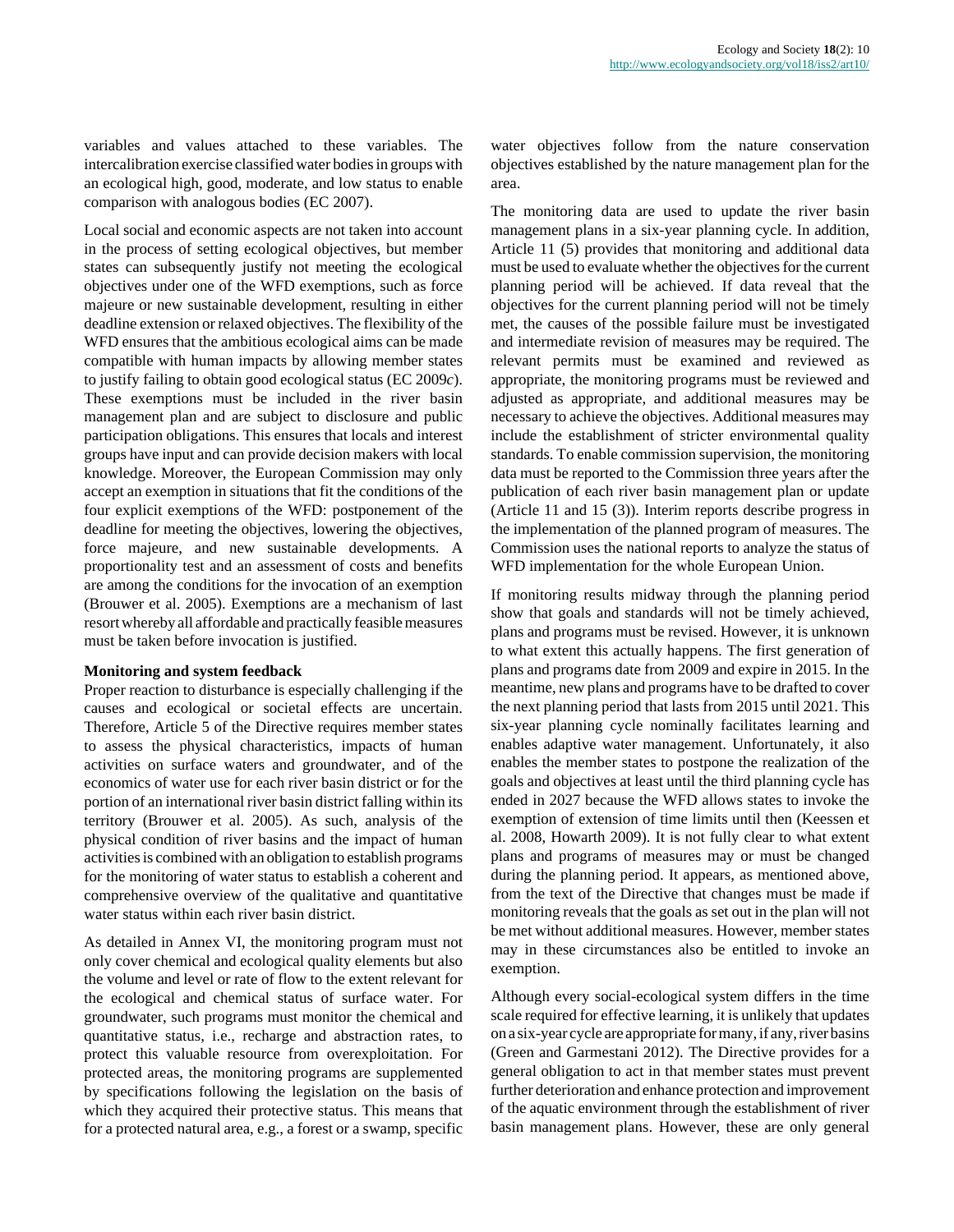terms, and Article 4 allows for inaction through the invocation of exemptions. These exemptions, which may also be invoked when intermediate monitoring results suggest taking additional measures, can entrench institutional inertia against taking intermediate adaptation measures. Without robust enforcement or incentive to adapt, member states may be unlikely to change course in response to monitoring data.

## **Enforcement**

Serving flexibility and regional differentiation is positive, but at the same time, the legal system must have "teeth" at the scale of the European Commission if the Directive is to improve river basin management and be effective in the end. For chemical objectives, the key is to set enforceable standards, i.e., thresholds, for the most hazardous substances at the supranational scale but allow for novelty and innovation in the manner in which member states meet those standards. This raises the question of how enforcement of standards not set at EU level can be made equally effective. The available oversight mechanisms of monitoring and reporting of compliance with chemical standards are expected to achieve compliance with chemical standards set by member states. That leaves the question whether the same approach is effective with novel ecological standards that are set by member states.

The extent of the enforceability of ecological objectives remains controversial. When the Commission proposed the Directive, the Council fought with the European Parliament about the legal status of these objectives (Kaika 2003). Debates concerned whether the good status obligations were obligations of best effort or obligations of result. An obligation of best effort is less far reaching than an obligation of result, especially in cases where the result of good surface water status is not achieved. If a member state put forth its best effort but still did not achieve good status, their legal obligation would still be met under the best effort obligation. By contrast, under a results obligation, a member state could put forth a best effort but still fail to meet its obligation if that best effort did not result in good status. Despite a change in formulation, from "in order to achieve" to "with the aim of achieving," the Court of Justice will have the final say in the qualification of the good status obligations. Because the 2015 deadline for compliance with the WFD goals is fast approaching, one can take cue from a case in which Luxembourg was condemned for not timely and correctly having transposed WFD goals into binding national law (ECJ case C-32/05, Commission vs Luxembourg [2006], ECR I-11323). This condemnation suggests that the WFD ecological obligations qualify as obligations of result, which would bode well for water quality (Van Kempen, *in press*).

In case of transboundary disputes, riparian states can ask the European Commission to mediate. However, the Commission does not have binding dispute settlement powers because of the absence of a legal basis in the Directive for commission arbitration (Keessen et al. 2008). Consequently, disputes have to be solved amicably or through infringement proceedings brought before the European Court of Justice. Although EU member states can take each other to court over disputes if they suspect an infringement of EU law, in practice they rarely make use of this power. They may not seek arbitration instead because the European Court of Justice has established in its case law that international arbitration is not allowed over disputes involving the interpretation or application of EU law (Keessen et al 2008, Hey and Van Rijswick 2011). Thus, the attainability of the WFD goals also relies on the willingness of the Commission to bring proceedings before the European Court of Justice against states that do not comply with their obligations.

# **Synthesis**

Meeting the WFD objectives on time is unlikely; the first commission report on the implementation of the Directive revealed that the percentage of water bodies actually meeting all objectives is very low, in some member states as dismally low as 1% (EC 2007). Most water bodies are at risk for not complying before 2015. Many high risk water bodies are located in densely populated areas and regions of intensive, often unsustainable, water use (EC 2007). Another factor is whether a member state had made the necessary investments to comply with previous EU water law, which addressed pollution by domestic waste water discharges, nutrients from agriculture, and industrial discharges (EC 2007). Currently, the most significant and widespread pressures are diffuse pollution, physical degradation of water ecosystems, and, particularly in Southern Europe, overexploitation of water (EC 2007).

Striking the right balance between flexibility and enforceability is particularly important for transboundary European rivers like the Danube, Meuse, and Rhine, where member states are collectively responsible for attaining goals. However, because of the EU legal system, each member state is only liable for meeting the chemical and ecological objectives in its own part of the river basin. Under the Directive, member states are only obliged to discuss their river basin management plans and programs of measures in international river basin committee meetings and to attempt to coordinate overarching management plans and programs of measures. The available instruments to realize this cooperation are traditional international treaties between riparian states, which do not offer a proper legal system to enforce shared responsibilities (Van Rijswick et al. 2010, Hey and Van Rijswick 2011, Green and Perrings 2014). Administrative cooperation between the various authorities and states involved therefore only proceeds on a weak legal or voluntary basis.

A trend toward regional water authorities is emerging, following the traditions of France, Spain, Flanders, and the Netherlands, although these water authorities differ in task,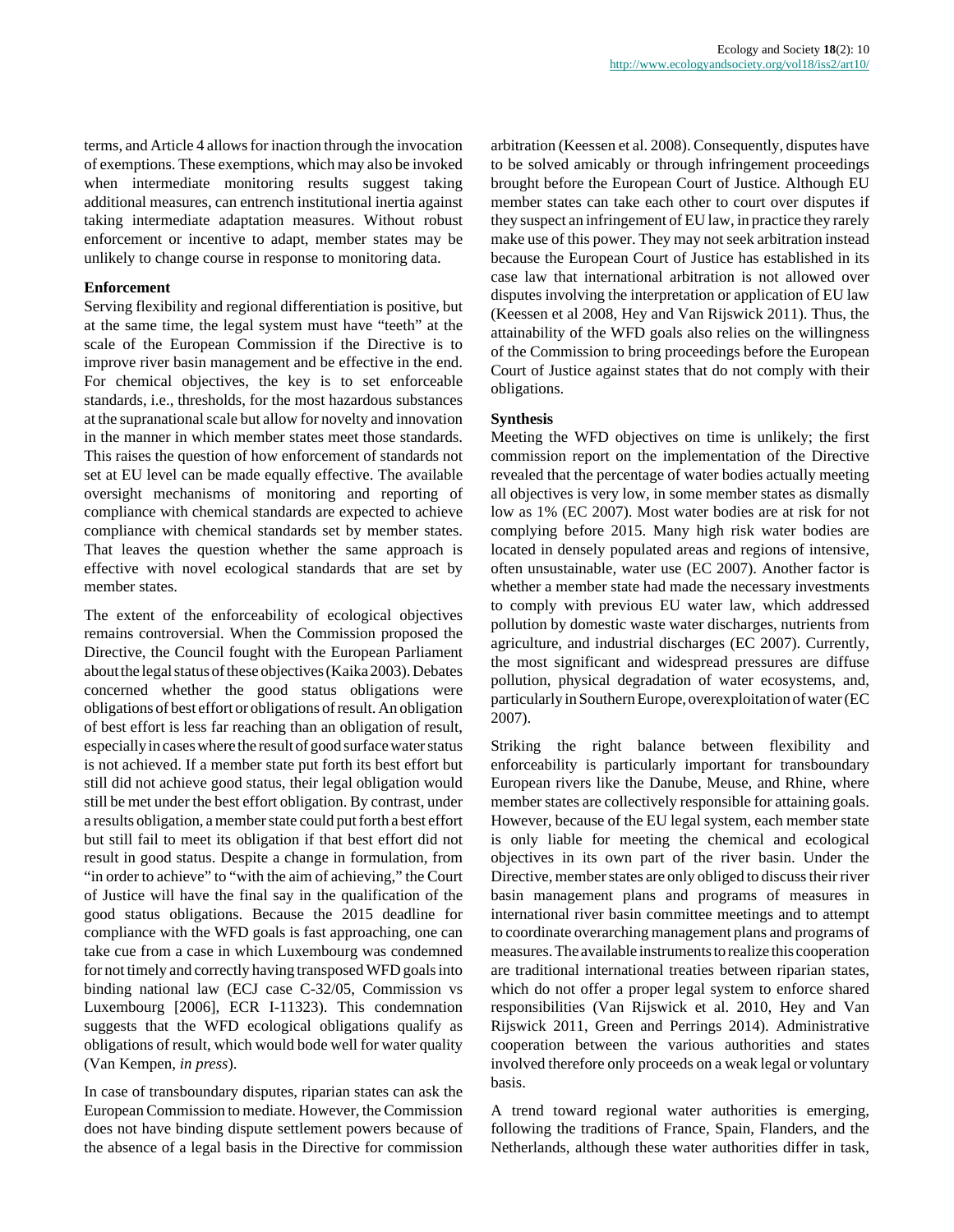legal status, and competencies (Van Rijswick et al. 2010). Thus, the practical elaboration of these institutional elements may differ considerably between member states, restricting cooperative transboundary management of river basins (Van Rijswick et al. 2010), thus limiting the effectiveness of multilevel governance. Furthermore, the interests of all actors, private or public, may be contradictory. Common goals and necessary measures may prove difficult to define and to realize when so many opposing interests are at stake.

The flexibility of the Directive permits so much policy discretion to member states that implementation can differ considerably from member state to member state (Keessen et al. 2008). Interviews with civil servants involved in the implementation and questionnaires completed by legal experts from various member states revealed that member states adopt different approaches (Keessen et al. 2010*b*). Such discretion creates the risk that unambitious national practices inspired by an unambitious interpretation of the vague wording of the Directive will lead to a lack of practical effectiveness (Moss 2008, Howarth 2009, Keessen et al. 2010*b*). In transboundary river basins, this may lead to conflict should an ambitious state's efforts be weakened by an unambitious riparian neighbor state and affect the overall result (Odom and Wolf 2011). In particular, attainment of ecological aims may be imperiled because achieving those goals often requires transboundary cooperation. For instance, the objective of facilitating fish migration between headwater streams and marine waters requires measures like fish ladders to be established on the whole river basin otherwise the measures are useless.

# **CONCLUSION**

We have analyzed the Water Framework Directive from the perspective of resilience science. The Directive provides an interesting venue for the exploration and application of resilience principles, especially panarchy and adaptive governance. Although the Directive was not specifically crafted with principles from resilience thinking, it is important to assess the potential effectiveness of the Directive in light of the realities associated with managing social-ecological systems. The WFD provides a sound example of multiple overlapping levels of control with one level of strong coordination at the relevant social-ecological scale; by shifting from state-centered governance to management at the environmentally appropriate scale, i.e., river basins, the Directive challenges conventional notions of political geography. Collectively determining the proper environmental objectives at the supranational scale then handing off design and implementation to local institutions could serve as a sound model for scale appropriate environmental management. This structure also facilitates horizontal and vertical information flow, especially in transboundary basins, and empowers states with the authority to respond to changing scenarios. The degree to which states empower citizens through meaningful

public participation and building local capacity is largely dependent on the implementation at the state scale, and thus difficult to evaluate at the supranational scale, even though the Directive encourages public participation.

However, inadequate implementation and enforcement provides an opening whereby unambitious member states and local entities may exploit the Directive's inherent flexibility and fail to meet the objectives of the Directive. Likewise, the Directive's six-year monitoring and revision structure is inadequate for continuous learning and adaptation. Even if member states conduct vigorous monitoring, the monitoring results are useless without an iterative adaptation mechanism. Managing for resilience requires system feedback in real time, not every six years, or longer if exemptions are invoked, and thus this aspect of the Directive is in need of reform. In particular, the potential reliance on exemptions, which may be invoked when intermediate monitoring results suggest taking additional measures, can entrench institutional inertia against taking adaptation measures. Without robust enforcement or incentive to adapt, member states may be unlikely to change course in response to monitoring data.

Balancing the need for regulatory flexibility to achieve environmental objectives with enough certainty and enforcement to ensure performance plagues the application of resilience principles in many circumstances (Benson and Garmestani 2011*b*). In this case, it seems the European Union has failed to strike the right balance by granting too much weight to flexibility without the necessary counterweight to monitoring feedback and enforcement to ensure achievement of good status objectives. Thus, to manage for resilience, the Directive requires reform in its feedback and enforcement regimes.

*Responses to this article can be read online at:* [http://www.ecologyandsociety.org/issues/responses.](http://www.ecologyandsociety.org/issues/responses.php/5357) [php/5357](http://www.ecologyandsociety.org/issues/responses.php/5357)

# **Acknowledgments:**

*This research was conducted with the support of an appointment to the Research Participation Program at the U. S. Environmental Protection Agency, National Risk Management Research Laboratory administered by the Oak Ridge Institute for Science and Education; was partly conducted within the project 'Resilient legal formats for hybrid institutions protecting public values in water management', supported by Next Generation Infrastructures; and was conducted with support of the Dutch Knowledge for Climate Programme. The views expressed in this paper are those of the authors and do not necessarily represent the views or policies of the U.S. Environmental Protection Agency.*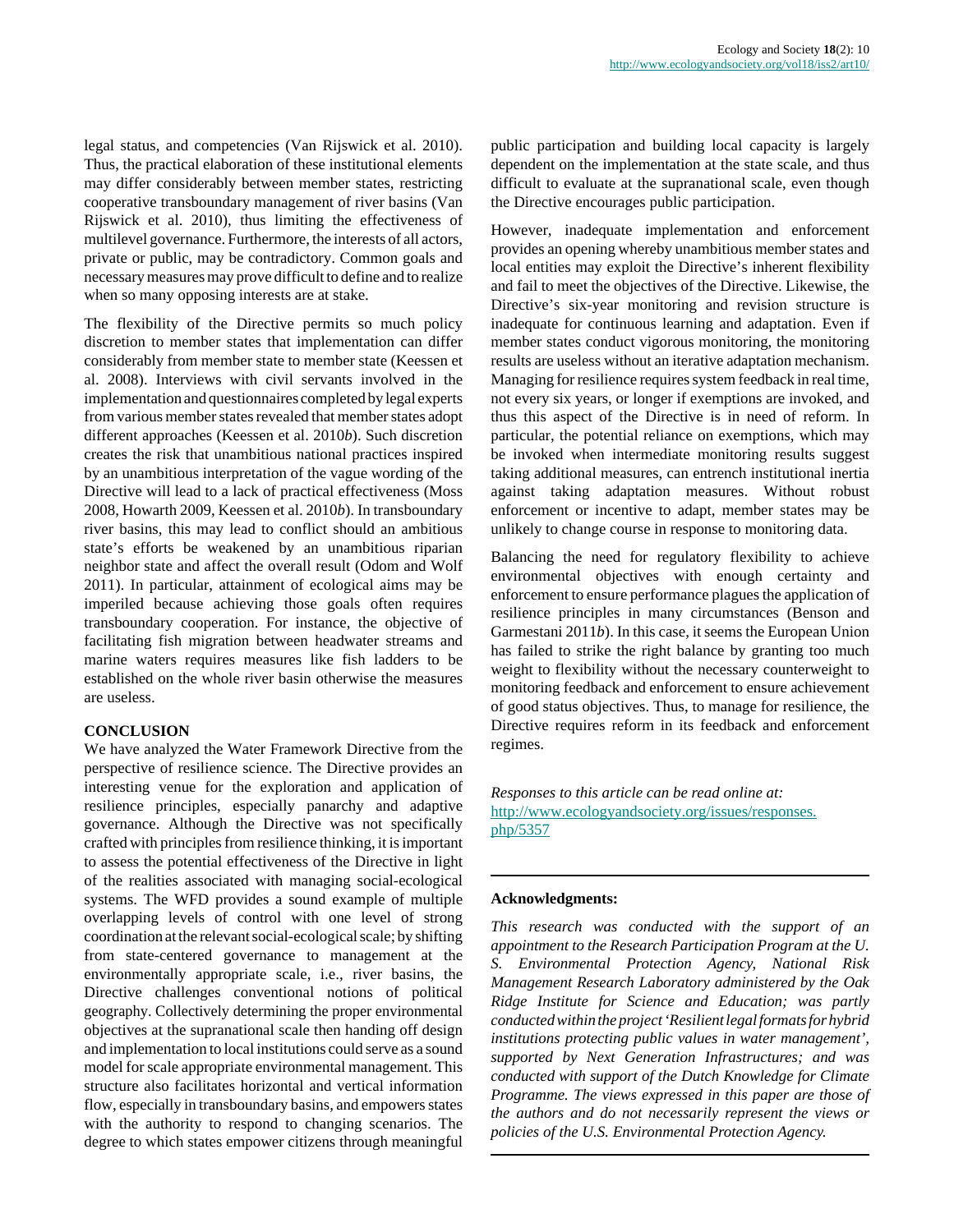# **LITERATURE CITED**

Adger, W. N., T. P. Hughes, C. Folke, S. R. Carpenter, and J. Rockström. 2005. Social-ecological resilience to coastal disasters. *Science* 309:1036-1039. [http://dx.doi.org/10.1126/](http://dx.doi.org/10.1126/science.1112122) [science.1112122](http://dx.doi.org/10.1126/science.1112122) 

Alexander, E. R. 2002. The public interest in planning: from legitimation to substantive plan evaluation. *Planning Theory* 1(3):226-249.<http://dx.doi.org/10.1177/147309520200100303>

Arnstein, S. R. 1969. A ladder of citizen participation. *Journal of the American Institute of Planners* 35(4):215-24. [http://dx.](http://dx.doi.org/10.1080/01944366908977225) [doi.org/10.1080/01944366908977225](http://dx.doi.org/10.1080/01944366908977225)

Benson, M. H., and A. S. Garmestani. 2011*a*. Embracing panarchy, building resilience and integrating adaptive management through a rebirth of the National Environmental Policy Act. *Journal of Environmental Management* 92 (5):1420-1427. <http://dx.doi.org/10.1016/j.jenvman.2010.10.011>

Benson, M. H., and A. S. Garmestani. 2011*b*. Can we manage for resilience? The integration of resilience thinking into natural resource management in the United States. *Environmental Management* 48(3):392-399. [http://dx.doi.](http://dx.doi.org/10.1007/s00267-011-9693-5) [org/10.1007/s00267-011-9693-5](http://dx.doi.org/10.1007/s00267-011-9693-5)

Bijker, W. E., R. Bal, and R. Hendriks. 2009. *The paradox of scientific authority: the role of scientific advice in democracies.* MIT Press, Cambridge, Massachusetts, USA.

Brouwer, R., S. Schenau, and R. J. H. M. van der Veeren. 2005. Integrated river basin accounting in the Netherlands and the European Water Framework Directive. *Statistical Journal of the United Nations Economic Commission for Europe* (22) 2:111-131.

Cosens, B. 2010. Transboundary river governance in the face of uncertainty: resilience theory and the Columbia River Treaty. *Journal of Land Resources and Environmental Law* 30(2):229-265.

Dessai, S., and M. Hulme. 2007. Assessing the robustness of adaptation decisions to climate change uncertainties: a case study on water resources management in the East of England. *Global Environmental Change* 17(1):59-72. [http://dx.doi.](http://dx.doi.org/10.1016/j.gloenvcha.2006.11.005) [org/10.1016/j.gloenvcha.2006.11.005](http://dx.doi.org/10.1016/j.gloenvcha.2006.11.005)

Dieperink, C., T. Raadgever, P. P. J. Driessen, A. A. H. Smit, and H. F. M. W. van Rijswick. 2012. Ecological ambitions and complications in the regional implementation of the Water Framework Directive in the Netherlands. *Water Policy* 14 (1):160-173. <http://dx.doi.org/10.2166/wp.2011.223>

European Commission (EC). 2002. *Guidance on public participation in relation to the Water Framework Directive.* Office for Official Publications of the European Communities, Luxembourg.

European Commission (EC). 2003. *Guidance document no. 1. Economics and the environment – the implementation challenge of the Water Framework Directive*. Working Group 2.6-WATECO, Office for Official Publications of the European Communities, Luxembourg.

European Commission (EC). 2007. *Communication from the Commission to the European Parliament and the Council, Towards sustainable water management in the European Union, First stage in the implementation of the Water Framework Directive 2000/60/EC, COM (2007) 128 final.* Office for Official Publications of the European Communities, Luxembourg.

European Commission (EC). 2008. *Communication from the Commission to the European Parliament, the Council and the European Economic and Social Committee and the Committee of the Regions, on implementing European Community Environmental Law, COM (2008) 773 final.* Office for Official Publications of the European Communities, Luxembourg.

European Commission (EC) 2009*a*. *Report from the Commission to the European Parliament and the Council in accordance with article 18.3 of the Water Framework Directive 2000/60 on programmes for monitoring of water status, COM (2009) 156 final.* Office for Official Publications of the European Communities, Luxembourg.

European Commission (EC). 2009*b*. *White Paper. Adapting to climate change: towards a European framework for action, COM (2009) 147 final.* Office for Official Publications of the European Communities, Luxembourg.

European Commission (EC). 2009*c*. *Guidance document no. 20 on exemptions on the environmental objectives*. Office for Official Publications of the European Communities, Luxembourg.

Folke, C., S. Carpenter, B. Walker, M. Scheffer, T. Elmqvist, L. Gunderson, and C. S. Holling. 2004. Regime shifts, resilience, and biodiversity in ecosystem management. *Annual Review of Ecology, Evolution, & Systematics* 35:557-581. <http://dx.doi.org/10.1146/annurev.ecolsys.35.021103.105711>

Folke, C., T. Hahn, P. Olsson, and J. Norberg. 2005. Adaptive governance of social-ecological systems. *Annual Review of Environment and Resources* 30:441-473. [http://dx.doi.](http://dx.doi.org/10.1146/annurev.energy.30.050504.144511) [org/10.1146/annurev.energy.30.050504.144511](http://dx.doi.org/10.1146/annurev.energy.30.050504.144511) 

Garmestani, A. S., C. R. Allen, and H. Cabezas. 2009. Panarchy, adaptive management and governance: policy options for building resilience. *Nebraska Law Review* 87:1036-1054.

Gil Ibanez, A. J. 1999. *The administrative supervision and enforcement of EC law: powers, procedures and limits*. Hart Publishing, Oxford, UK.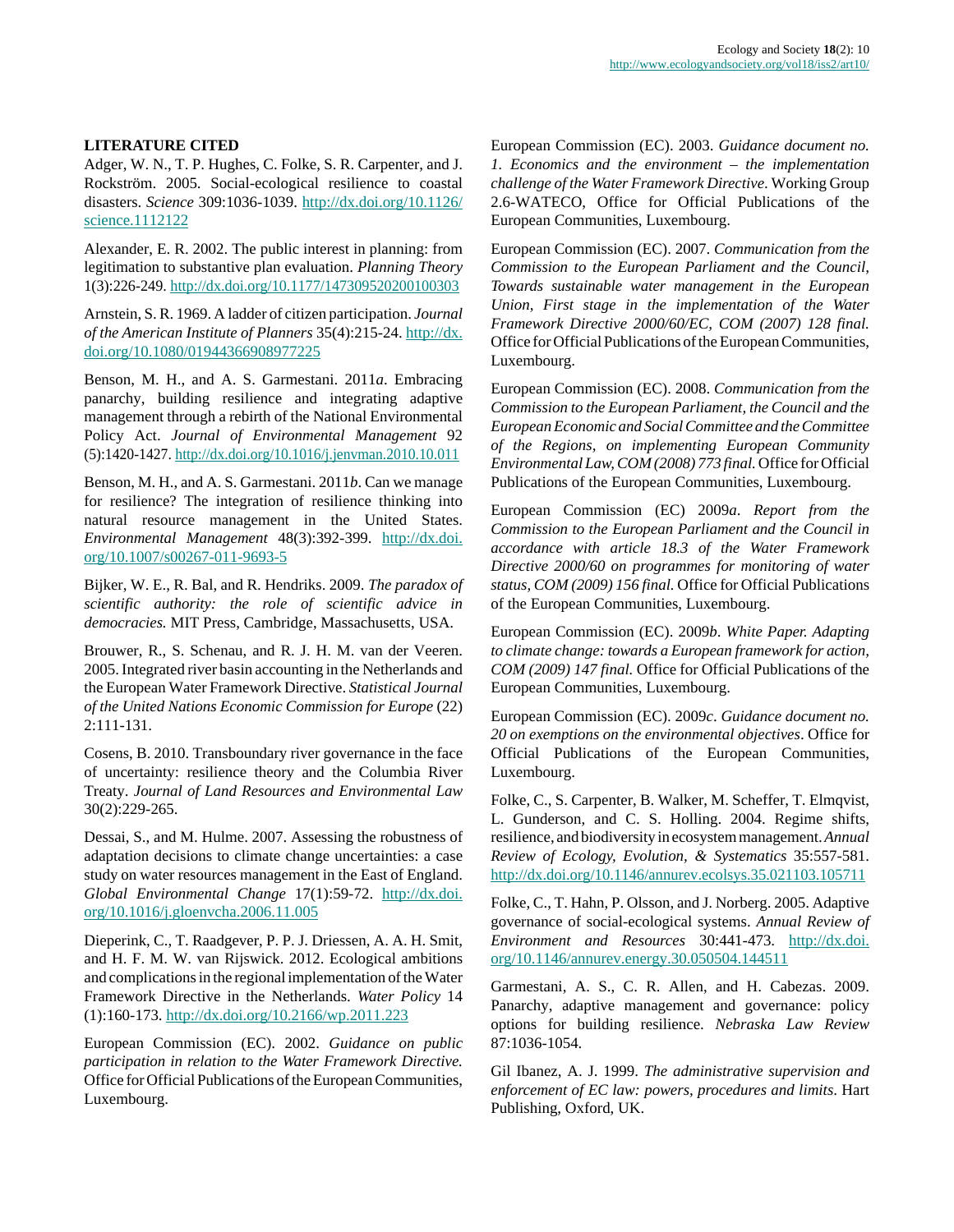Green, O. O., B. Cosens, and A. S. Garmestani. 2013. Resilience in transboundary water governance: the Okavango River Basin. *Ecology and Society In press*

Green, O. O., and A. S. Garmestani. 2012. Adaptive management to protect biodiversity: best available science and the endangered species act. *Diversity* 4(2):164-178. [http://dx.](http://dx.doi.org/10.3390/d4020164) [doi.org/10.3390/d4020164](http://dx.doi.org/10.3390/d4020164)

Green, O. O., and C. Perrings. 2014. Institutionalized cooperation and resilience in transboundary freshwater allocation. *In* A. S. Garmestani and C. R. Allen, editors. *Resilience and law*. Columbia University Press, New York, New York, USA, *in press.*

Green, O. O., W. D. Shuster, L. K. Rhea, A. S. Garmestani, and H. W. Thurston. 2012. Identification and induction of human, social, and cultural capitals through an experimental approach to stormwater management. *Sustainability* 4 (8):1669-1682. [online] URL: [http://www.mdpi.](http://www.mdpi.com/2071-1050/4/8/1669) [com/2071-1050/4/8/1669](http://www.mdpi.com/2071-1050/4/8/1669)

Gunderson, L. H., and C. S. Holling. 2002. *Panarchy: understanding transformations in human and natural systems*. Island Press, Washington, D.C., USA.

Hey, E., and H. F. M. W. van Rijswick. 2011. Transnational water management. Pages 227-249 *in* O. Jansen and B. Schöndorf-Haubold, editors. *The European composite administration.* Intersentia, Cambridge, UK.

Holling, C. S. 1973. Resilience and stability of ecological systems. *Annual Review of Ecology and Systematics* 4:1-23. <http://dx.doi.org/10.1146/annurev.es.04.110173.000245>

Howarth, W. 2006. The progression towards ecological quality standards. *Journal of Environmental Law* 18(1):3-35. <http://dx.doi.org/10.1093/jel/eqi049>

Howarth, W. 2009. Aspirations and realities under the Water Framework Directive: proceduralisation, participation and practicalities. *Journal of Environmental Law* 21(3):391-417. <http://dx.doi.org/10.1093/jel/eqp019>

Jans, J. H., R. De Lange, S. Prechal, and R. J. G. M. Widdershoven. 2007. *Europeanisation of Public Law.* Europa Law Publishing, Groningen, The Netherlands.

Jans, J. H., and H. B. Vedder. 2008. *European environmental law*. Europa Law Publishing, Groningen, The Netherlands. <http://dx.doi.org/10.2139/ssrn.1970270>

Johnson, C. 2012. Toward post-sovereign environmental governance? Politics, scale, and EU Water Framework Directive. *Water Alternatives* 5(1):83-97.

Kaika, M. 2003. The Water Framework Directive: a new directive for a changing social, political and economic European framework. *European Planning Studies* 11 (3):299-316. <http://dx.doi.org/10.1080/09654310303640>

Karkkainen, B. C. 2004. Post-sovereign environmental governance. *Global Environmental Politics* 4(1):72-96. [http://](http://dx.doi.org/10.1162/152638004773730220) [dx.doi.org/10.1162/152638004773730220](http://dx.doi.org/10.1162/152638004773730220)

Keessen, A. M., A. Freriks, and H. F. M. W. Van Rijswick. 2010*a*. The clash of the Titans: the relation between the European water and medicines legislation. *Common Market Law Review* 47(5):1429-1454.

Keessen, A. M., J. J. H. Van Kempen, and H. F. M. W. Van Rijswick. 2008. Transnational river basin management in Europe. *Utrecht Law Review* 4(3):35-56.

Keessen, A. M., J. J. H. Van Kempen, H. F. M. W. Van Rijswick, J. Robbe, and C. W. Backes. 2010*b*. European river basin districts: are they swimming in the same implementation pool? *Journal of Environmental Law* 22(2):197-222. [http://dx.](http://dx.doi.org/10.1093/jel/eqq003) [doi.org/10.1093/jel/eqq003](http://dx.doi.org/10.1093/jel/eqq003) 

Krämer, L. 2008. The environment and the Ten Commandments. *Journal of Environmental Law* 20(1):5-7. <http://dx.doi.org/10.1093/jel/eqm048>

Moss, D. 2008. The Water Framework Directive: total environment or political compromise? *Science of the Total Environment* 400:32-41. [http://dx.doi.org/10.1016/j.](http://dx.doi.org/10.1016/j.scitotenv.2008.04.029) [scitotenv.2008.04.029](http://dx.doi.org/10.1016/j.scitotenv.2008.04.029)

Moss, T. 2012. Spatial fit, from panacea to practice: implementing the EU Water Framework Directive. *Ecology and Society*. 17(3): 2.<http://dx.doi.org/10.5751/ES-04821-170302>

Odom, O., and A. T. Wolf. 2011. Institutional resilience and climate variability in international water treaties: the Jordan River Basin as "proof-of-concept". *Hydrological Sciences Journal* 56(4):703-710. [http://dx.doi.org/10.1080/02626667-](http://dx.doi.org/10.1080/02626667.2011.574138) [.2011.574138](http://dx.doi.org/10.1080/02626667.2011.574138)

Paganelli, D., G. Forni, A. Marchini, C. Mazziotti, and A. Occhipinti-Ambrogi. 2011. Critical appraisal on the identification of reference conditions for the evaluation of ecological quality status along the Emilia-Romagna coast (Italy) using M-AMBI. *Marine Pollution Bulletin* 62 (8):1725-1735.<http://dx.doi.org/10.1016/j.marpolbul.2011.05.027>

Peterson, G. D., C. R. Allen, and C. S. Holling. 1998. Ecological resilience, biodiversity and scale. *Ecosystems* 1:6-18.<http://dx.doi.org/10.1007/s100219900002>

Raadgever, G. T., C. Dieperink, P. P. J. Driessen, A. A. H. Smit, and H. F. M. W. van Rijswick. 2010. Uncertainty management strategies: lessons from the regional implementation of the Water Framework Directive in the Netherlands. *Environmental Science & Policy* 14(1):64-75. <http://dx.doi.org/10.1016/j.envsci.2010.11.001>

Rechtschaffen, C. 2007. Shining the spotlight on EU environmental compliance. *Pace Environmental Law Review* 24(1):161-186